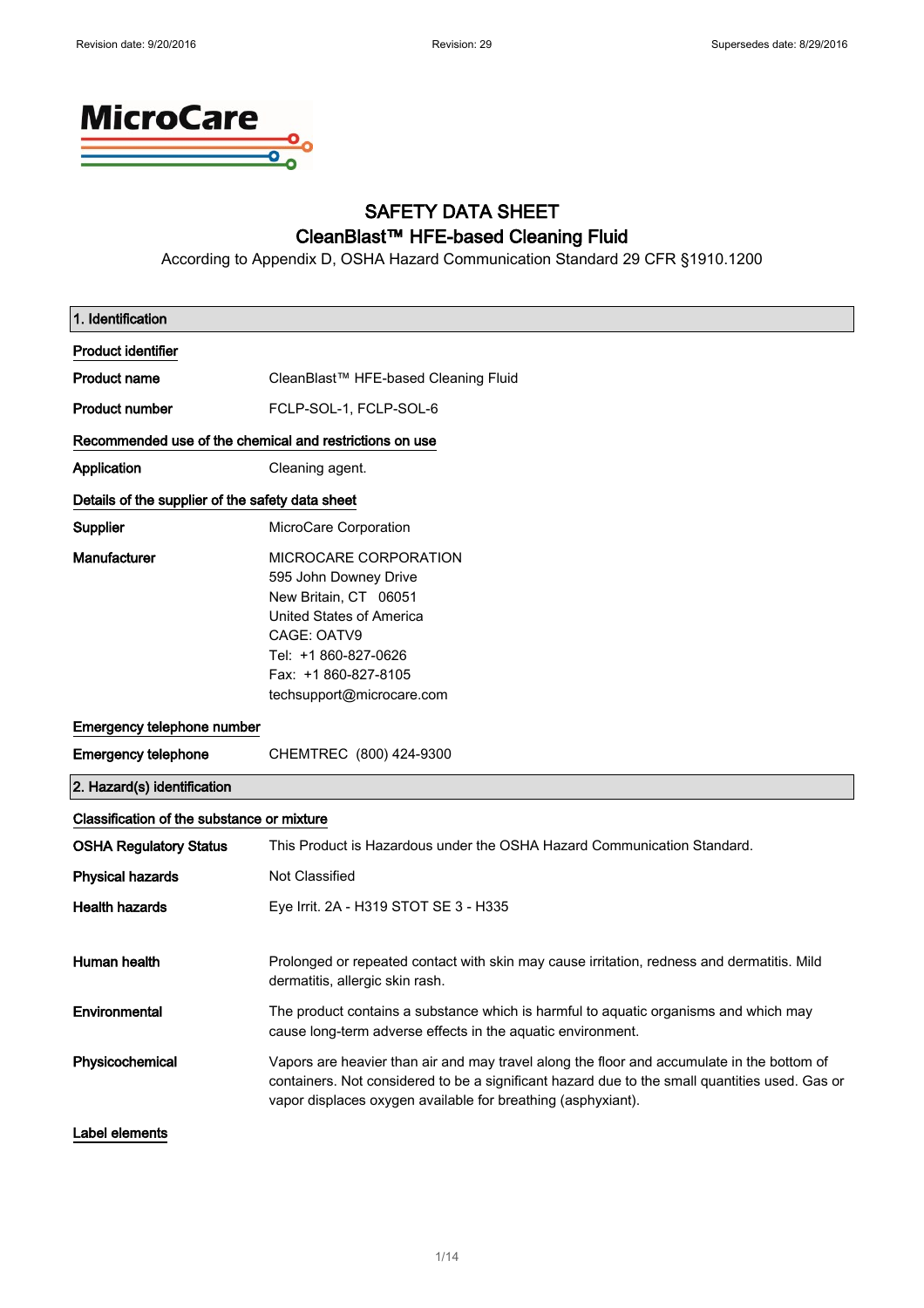### Pictogram



| Signal word                       | Warning                                                                                                                                                                                                                                                                                                                                                                                                                                                                                                                                                                                                           |
|-----------------------------------|-------------------------------------------------------------------------------------------------------------------------------------------------------------------------------------------------------------------------------------------------------------------------------------------------------------------------------------------------------------------------------------------------------------------------------------------------------------------------------------------------------------------------------------------------------------------------------------------------------------------|
| <b>Hazard statements</b>          | H319 Causes serious eye irritation.<br>H335 May cause respiratory irritation.                                                                                                                                                                                                                                                                                                                                                                                                                                                                                                                                     |
| <b>Precautionary statements</b>   | P261 Avoid breathing vapor/ spray.<br>P264 Wash contaminated skin thoroughly after handling.<br>P271 Use only outdoors or in a well-ventilated area.<br>P280 Wear protective gloves/ protective clothing/ eye protection/ face protection.<br>P305+P351+P338 If in eyes: Rinse cautiously with water for several minutes. Remove contact<br>lenses, if present and easy to do. Continue rinsing.<br>P312 Call a poison center/ doctor if you feel unwell.<br>P337+P313 If eye irritation persists: Get medical advice/ attention.<br>P501 Dispose of contents/ container in accordance with national regulations. |
| Supplemental label<br>information | Safety data sheet available on request. For use in industrial installations only.                                                                                                                                                                                                                                                                                                                                                                                                                                                                                                                                 |
| Contains                          | trans-DICHLOROETHYLENE                                                                                                                                                                                                                                                                                                                                                                                                                                                                                                                                                                                            |

### Other hazards

This product does not contain any substances classified as PBT or vPvB.

| <b>Mixtures</b><br>trans-DICHLOROETHYLENE<br>60-100%<br>CAS number: 156-60-5<br>Classification<br>Flam. Liq. 2 - H225<br>Acute Tox. 4 - H302<br>Acute Tox. 4 - H332<br>Asp. Tox. 1 - H304<br>Not relevant.<br>ETHYL NONAFLUOROBUTYL ETHER<br>10-30%<br>CAS number: 163702-05-4<br>Classification<br>Not Classified<br>ETHYL NONAFLUOROISOBUTYL ETHER<br>10-30%<br>CAS number: 163702-06-5 | 3. Composition/information on ingredients |  |
|-------------------------------------------------------------------------------------------------------------------------------------------------------------------------------------------------------------------------------------------------------------------------------------------------------------------------------------------------------------------------------------------|-------------------------------------------|--|
|                                                                                                                                                                                                                                                                                                                                                                                           |                                           |  |
|                                                                                                                                                                                                                                                                                                                                                                                           |                                           |  |
|                                                                                                                                                                                                                                                                                                                                                                                           |                                           |  |
|                                                                                                                                                                                                                                                                                                                                                                                           |                                           |  |
|                                                                                                                                                                                                                                                                                                                                                                                           |                                           |  |
|                                                                                                                                                                                                                                                                                                                                                                                           |                                           |  |
|                                                                                                                                                                                                                                                                                                                                                                                           |                                           |  |

### Classification

Not Classified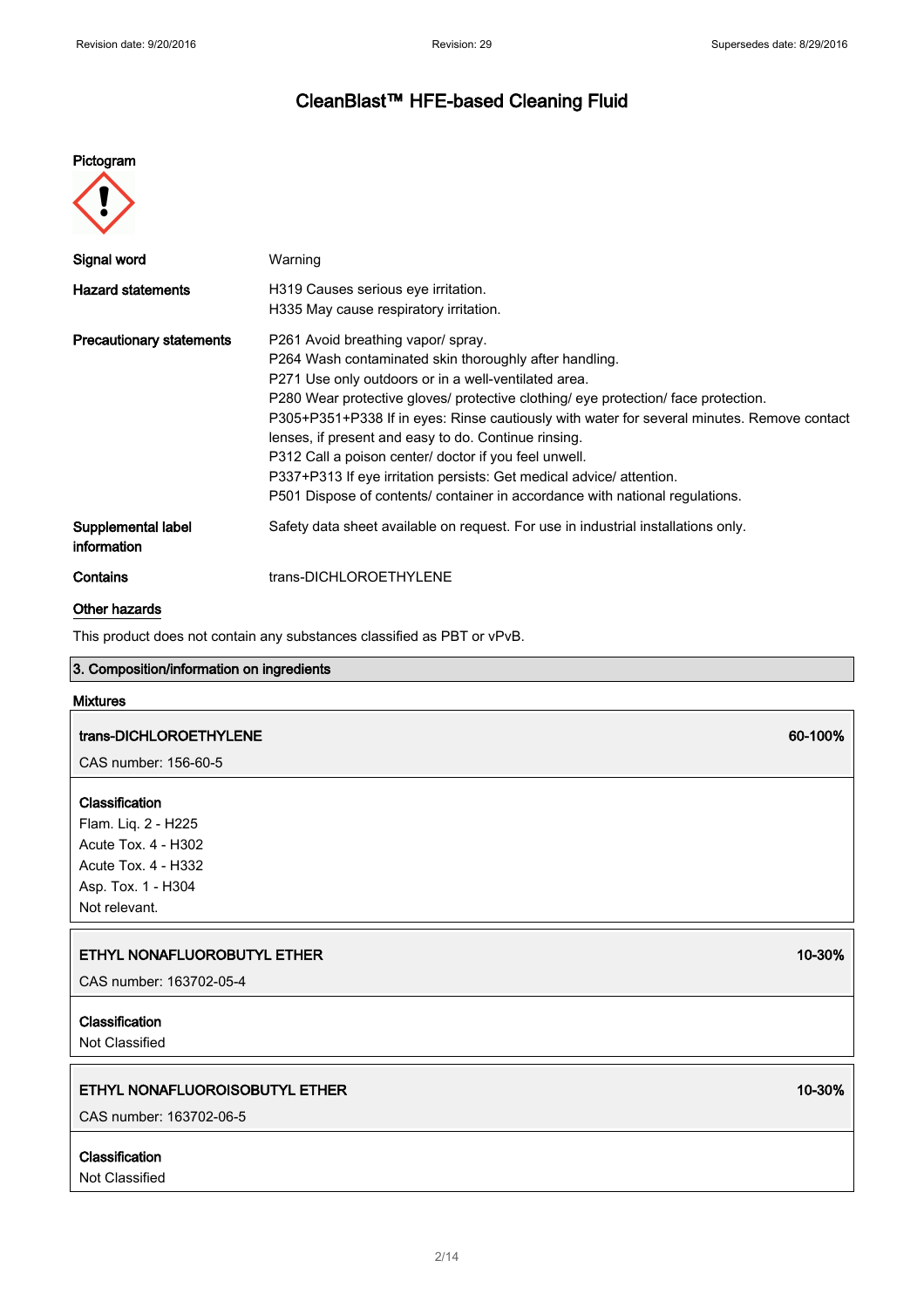| Methyl Nonafluorobutyl Ether                                                 | 5-10%    |
|------------------------------------------------------------------------------|----------|
| CAS number: 163702-07-6                                                      |          |
| Classification                                                               |          |
| Not Classified                                                               |          |
|                                                                              |          |
| Methyl Nonafluoroisobutyl Ether                                              | 5-10%    |
| CAS number: 163702-08-7                                                      |          |
| Classification                                                               |          |
| Not Classified                                                               |          |
|                                                                              |          |
|                                                                              |          |
| CAS number: 67-63-0                                                          |          |
|                                                                              |          |
|                                                                              |          |
|                                                                              |          |
| STOT SE 3 - H335                                                             |          |
| PROPAN-2-OL<br>Classification<br>Flam. Liq. 2 - H225<br>Eye Irrit. 2A - H319 | $1 - 5%$ |

The full text for all hazard statements is displayed in Section 16.

Composition comments The exact percentage (concentration) of composition has been withheld as a trade secret in accordance with paragraph (i) of CFR 1900.1200 TSCA: The ingredients of this product are on the TSCA Inventory.

### Composition

| 4. First-aid measures                                       |                                                                                                                                                                                                                                                                                                       |  |
|-------------------------------------------------------------|-------------------------------------------------------------------------------------------------------------------------------------------------------------------------------------------------------------------------------------------------------------------------------------------------------|--|
| Description of first aid measures                           |                                                                                                                                                                                                                                                                                                       |  |
| <b>General information</b>                                  | Never give anything by mouth to an unconscious person. Do not induce vomiting. Place<br>unconscious person on the side in the recovery position and ensure breathing can take place.<br>If breathing stops, provide artificial respiration. Consult a physician for specific advice.                  |  |
| Inhalation                                                  | Remove affected person from source of contamination. Move affected person to fresh air and<br>keep warm and at rest in a position comfortable for breathing. When breathing is difficult,<br>properly trained personnel may assist affected person by administering oxygen. Get medical<br>attention. |  |
| Ingestion                                                   | Do not induce vomiting. If vomiting occurs, the head should be kept low so that vomit does not<br>enter the lungs. Never give anything by mouth to an unconscious person. Promptly get<br>affected person to drink large volumes of water to dilute the swallowed chemical. Get medical<br>attention. |  |
| <b>Skin Contact</b>                                         | Remove contaminated clothing and rinse skin thoroughly with water.                                                                                                                                                                                                                                    |  |
| Eye contact                                                 | Remove any contact lenses and open eyelids wide apart. Continue to rinse for at least 15<br>minutes. Consult a physician for specific advice.                                                                                                                                                         |  |
| Most important symptoms and effects, both acute and delayed |                                                                                                                                                                                                                                                                                                       |  |
| <b>General information</b>                                  | The severity of the symptoms described will vary dependent on the concentration and the<br>length of exposure.                                                                                                                                                                                        |  |
| Inhalation                                                  | Vapors may cause headache, fatique, dizziness and nausea.                                                                                                                                                                                                                                             |  |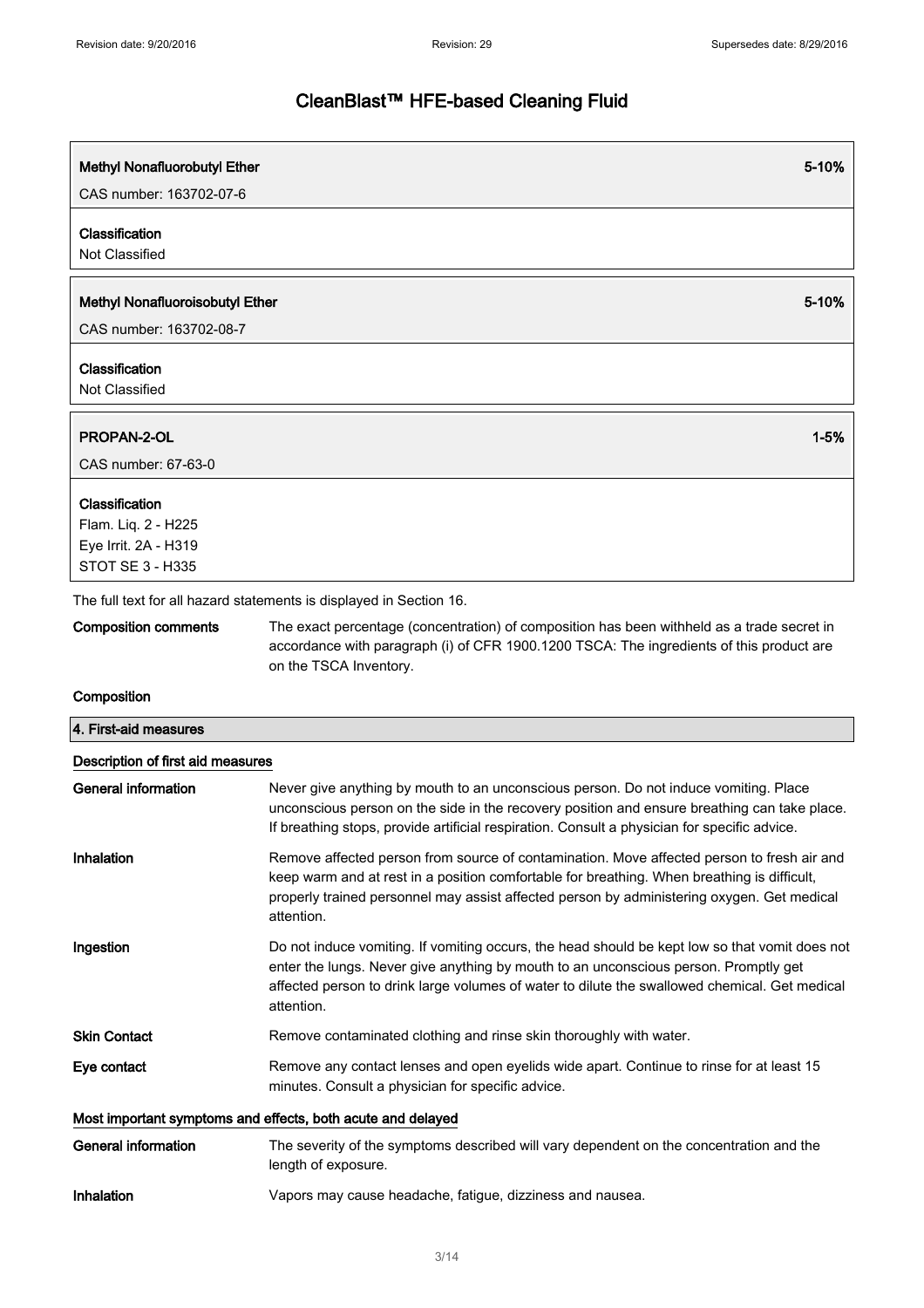| Ingestion                                             | May cause nausea, headache, dizziness and intoxication. May cause stomach pain or<br>vomiting.                                                                                                                                                                                                                                                                                                                                                                                                                                                                                                                     |  |
|-------------------------------------------------------|--------------------------------------------------------------------------------------------------------------------------------------------------------------------------------------------------------------------------------------------------------------------------------------------------------------------------------------------------------------------------------------------------------------------------------------------------------------------------------------------------------------------------------------------------------------------------------------------------------------------|--|
| Skin contact                                          | Prolonged or repeated contact with skin may cause irritation, redness and dermatitis.                                                                                                                                                                                                                                                                                                                                                                                                                                                                                                                              |  |
| Eye contact                                           | Irritation and redness, followed by blurred vision.                                                                                                                                                                                                                                                                                                                                                                                                                                                                                                                                                                |  |
|                                                       | Indication of immediate medical attention and special treatment needed                                                                                                                                                                                                                                                                                                                                                                                                                                                                                                                                             |  |
| Notes for the doctor                                  | No specific recommendations. If in doubt, get medical attention promptly.                                                                                                                                                                                                                                                                                                                                                                                                                                                                                                                                          |  |
| 5. Fire-fighting measures                             |                                                                                                                                                                                                                                                                                                                                                                                                                                                                                                                                                                                                                    |  |
| <b>Extinguishing media</b>                            |                                                                                                                                                                                                                                                                                                                                                                                                                                                                                                                                                                                                                    |  |
| Suitable extinguishing media                          | The product is not flammable. Use fire-extinguishing media suitable for the surrounding fire.                                                                                                                                                                                                                                                                                                                                                                                                                                                                                                                      |  |
| Special hazards arising from the substance or mixture |                                                                                                                                                                                                                                                                                                                                                                                                                                                                                                                                                                                                                    |  |
| <b>Flammability Class</b>                             | The product is not flammable.                                                                                                                                                                                                                                                                                                                                                                                                                                                                                                                                                                                      |  |
| Specific hazards                                      | Keep away from heat, sparks and open flame. Thermal decomposition or combustion<br>products may include the following substances: Toxic and corrosive gases or vapors. Aerosol<br>containers can explode when heated, due to excessive pressure build-up.                                                                                                                                                                                                                                                                                                                                                          |  |
| Advice for firefighters                               |                                                                                                                                                                                                                                                                                                                                                                                                                                                                                                                                                                                                                    |  |
| Protective actions during<br>firefighting             | Move containers from fire area if it can be done without risk.                                                                                                                                                                                                                                                                                                                                                                                                                                                                                                                                                     |  |
| Special protective equipment<br>for firefighters      | Wear positive-pressure self-contained breathing apparatus (SCBA) and appropriate protective<br>clothing.                                                                                                                                                                                                                                                                                                                                                                                                                                                                                                           |  |
| 6. Accidental release measures                        |                                                                                                                                                                                                                                                                                                                                                                                                                                                                                                                                                                                                                    |  |
|                                                       | Personal precautions, protective equipment and emergency procedures                                                                                                                                                                                                                                                                                                                                                                                                                                                                                                                                                |  |
| <b>Personal precautions</b>                           | Warn everybody of potential hazards and evacuate if necessary. Provide adequate ventilation.<br>Avoid inhalation of vapors. Use approved respirator if air contamination is above an<br>acceptable level.                                                                                                                                                                                                                                                                                                                                                                                                          |  |
| <b>Environmental precautions</b>                      |                                                                                                                                                                                                                                                                                                                                                                                                                                                                                                                                                                                                                    |  |
| <b>Environmental precautions</b>                      | Contain spillage with sand, earth or other suitable non-combustible material. Avoid release to<br>the environment.                                                                                                                                                                                                                                                                                                                                                                                                                                                                                                 |  |
| Methods and material for containment and cleaning up  |                                                                                                                                                                                                                                                                                                                                                                                                                                                                                                                                                                                                                    |  |
| Methods for cleaning up                               | Provide adequate ventilation. Contain spillage with sand, earth or other suitable non-<br>combustible material. Avoid the spillage or runoff entering drains, sewers or watercourses.<br>Wear suitable protective equipment, including gloves, goggles/face shield, respirator, boots,<br>clothing or apron, as appropriate. Eliminate all sources of ignition. No smoking, sparks, flames<br>or other sources of ignition near spillage. Provide adequate ventilation. Absorb spillage with<br>non-combustible, absorbent material. Collect and place in suitable waste disposal containers<br>and seal securely. |  |
| Reference to other sections                           | For personal protection, see Section 8. For waste disposal, see section 13.                                                                                                                                                                                                                                                                                                                                                                                                                                                                                                                                        |  |
| 7. Handling and storage                               |                                                                                                                                                                                                                                                                                                                                                                                                                                                                                                                                                                                                                    |  |
| Precautions for safe handling                         |                                                                                                                                                                                                                                                                                                                                                                                                                                                                                                                                                                                                                    |  |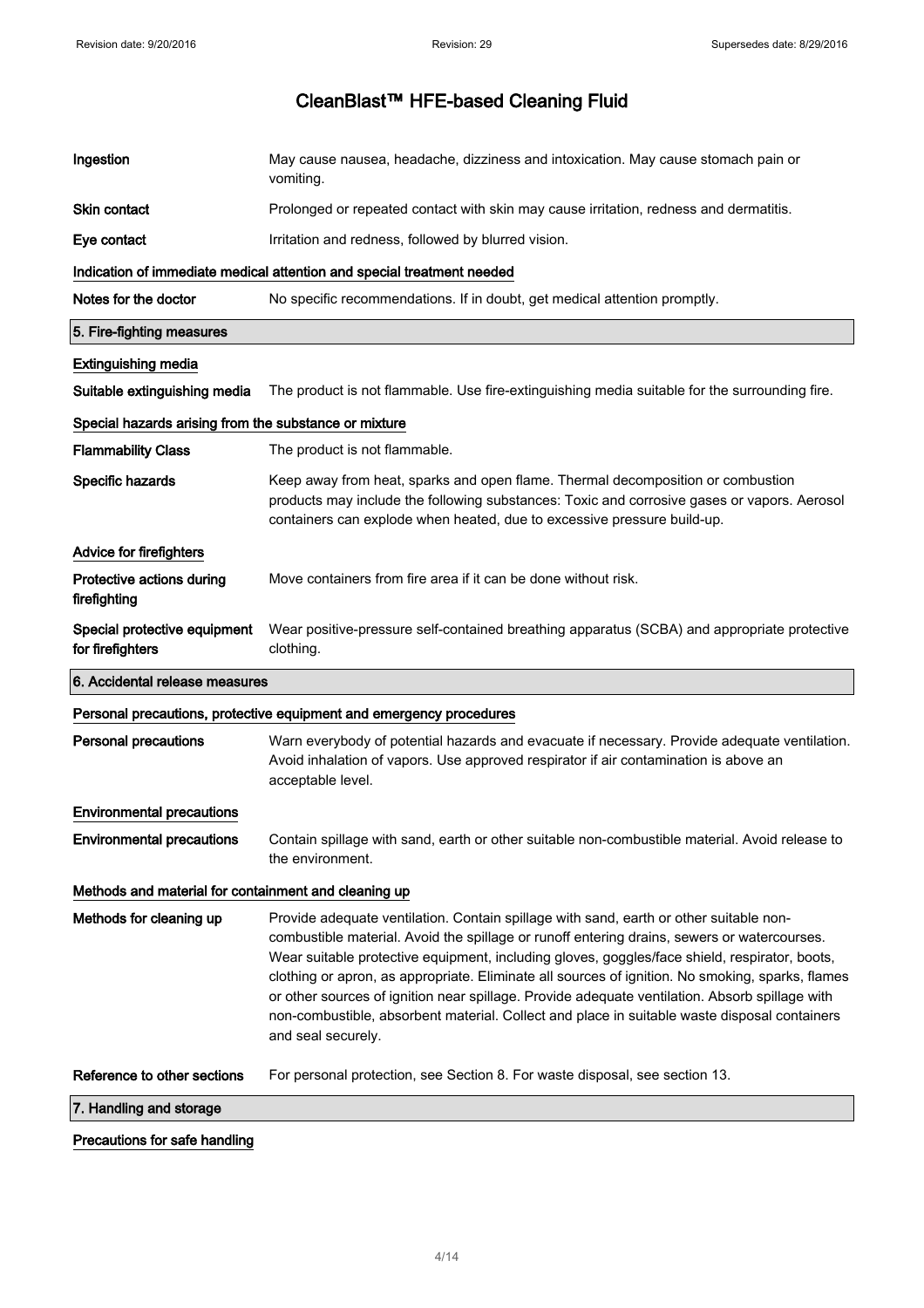- Usage precautions **Provide adequate ventilation.** Avoid inhalation of vapors/spray and contact with skin and eyes. Keep away from heat, sparks and open flame. Thermal decomposition or combustion products may include the following substances: Toxic and corrosive gases or vapors. Keep out of the reach of children. Conditions for safe storage, including any incompatibilities
- Storage precautions Store at room temperature. Specific end uses(s) Specific end use(s) The identified uses for this product are detailed in Section 1.2. Reference to other sections. Store away from incompatible materials (see Section 10).

### 8. Exposure Controls/personal protection

### Control parameters

### Occupational exposure limits

### trans-DICHLOROETHYLENE

Long-term exposure limit (8-hour TWA): ACGIH 200 ppm 793 mg/m<sup>3</sup>

#### Methyl Nonafluorobutyl Ether

Long-term exposure limit (8-hour TWA): 750 ppm

#### Methyl Nonafluoroisobutyl Ether

Long-term exposure limit (8-hour TWA): 750 ppm

#### PROPAN-2-OL

Long-term exposure limit (8-hour TWA): OSHA 400 ppm 980 mg/m<sup>3</sup> Long-term exposure limit (8-hour TWA): ACGIH 200 ppm 492 mg/m<sup>3</sup> Short-term exposure limit (15-minute): ACGIH 400 ppm 984 mg/m<sup>3</sup>  $A4$ 

ACGIH = American Conference of Governmental Industrial Hygienists. OSHA = Occupational Safety and Health Administration. A4 = Not Classifiable as a Human Carcinogen.

### Additional Occupational Exposure Limits

Ingredient comments WEL = Workplace Exposure Limits ACGIH = US Standard.

#### Exposure controls

### Protective equipment



| Appropriate engineering | No specific ventilation requirements. This product must not be handled in a confined space                                                                                                                                                                                                       |
|-------------------------|--------------------------------------------------------------------------------------------------------------------------------------------------------------------------------------------------------------------------------------------------------------------------------------------------|
| controls                | without adequate ventilation.                                                                                                                                                                                                                                                                    |
| Eye/face protection     | Eyewear complying with an approved standard should be worn if a risk assessment indicates<br>eye contact is possible. Unless the assessment indicates a higher degree of protection is<br>required, the following protection should be worn: Tight-fitting safety glasses.                       |
| Hand protection         | Chemical-resistant, impervious gloves complying with an approved standard should be worn if<br>a risk assessment indicates skin contact is possible. It is recommended that gloves are made<br>of the following material: Nitrile rubber. Polyvinyl alcohol (PVA). Viton rubber (fluoro rubber). |
| Other skin and body     | Wear suitable protective clothing as protection against splashing or contamination. Wear                                                                                                                                                                                                         |
| protection              | apron or protective clothing in case of contact.                                                                                                                                                                                                                                                 |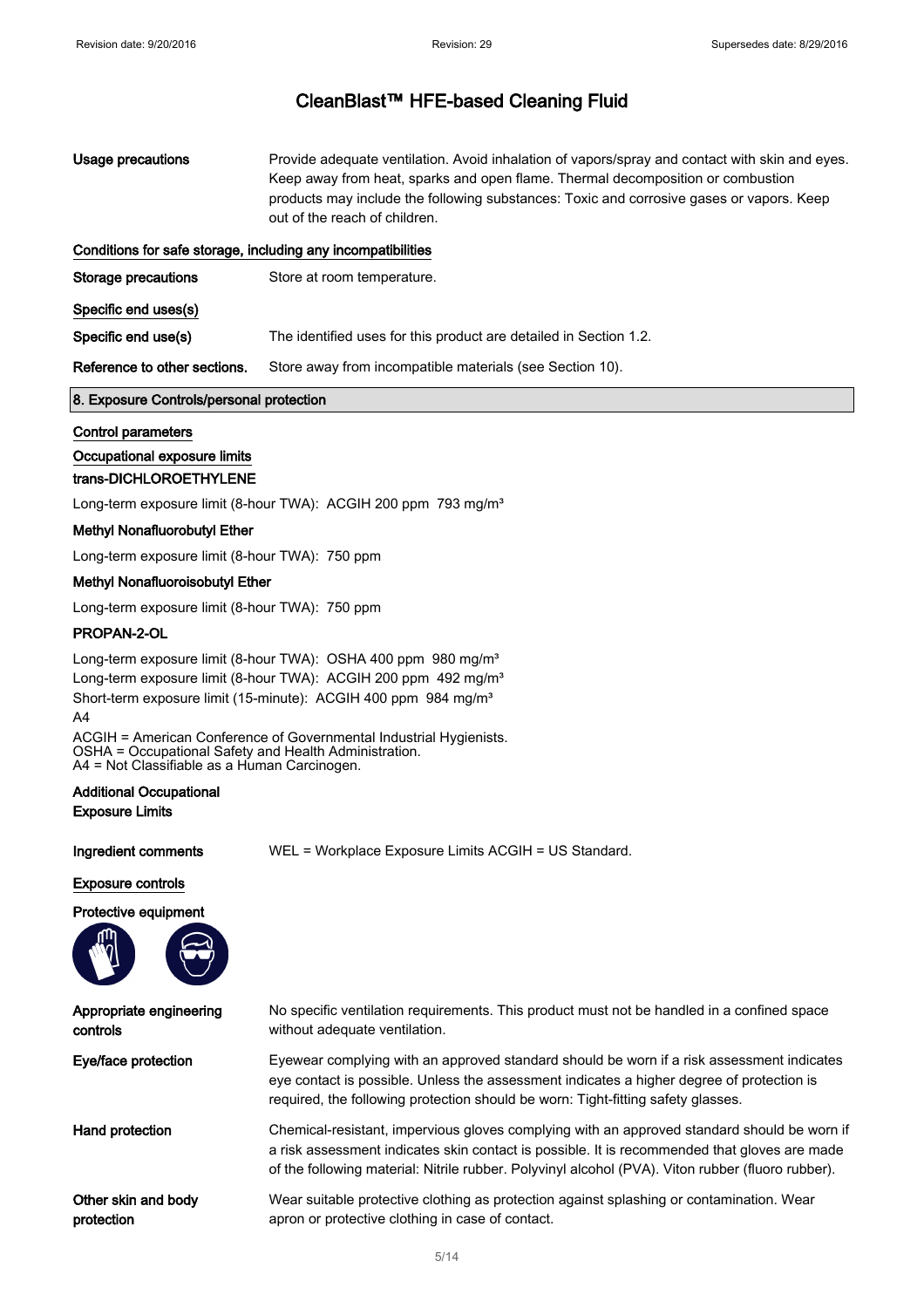| Hygiene measures       | No specific hygiene procedures recommended but good personal hygiene practices should<br>always be observed when working with chemical products. When using do not eat, drink or<br>smoke.                                                                 |
|------------------------|------------------------------------------------------------------------------------------------------------------------------------------------------------------------------------------------------------------------------------------------------------|
| Respiratory protection | Vapors are heavier than air and may travel along the floor and accumulate in the bottom of<br>containers. In confined or poorly-ventilated spaces, a supplied-air respirator must be worn.<br>Wear self-contained breathing apparatus with full facepiece. |
| <b>Thermal hazards</b> | Toxic and corrosive gases or vapors.                                                                                                                                                                                                                       |

### 9. Physical and Chemical Properties

| Information on basic physical and chemical properties |                                                                                      |  |
|-------------------------------------------------------|--------------------------------------------------------------------------------------|--|
| Appearance                                            | Clear liquid.                                                                        |  |
| Color                                                 | Colorless.                                                                           |  |
| Odor                                                  | Slight.                                                                              |  |
| <b>Odor threshold</b>                                 | No information available.                                                            |  |
| pH                                                    | No information available.                                                            |  |
| <b>Melting point</b>                                  | No information available.                                                            |  |
| Initial boiling point and range                       | 45°C/113°F @ unspecified                                                             |  |
| Flash point                                           | Does not flash                                                                       |  |
| <b>Evaporation rate</b>                               | No information available.                                                            |  |
| <b>Evaporation factor</b>                             | No information available.                                                            |  |
| Flammability (solid, gas)                             | No information available.                                                            |  |
| Upper/lower flammability or<br>explosive limits       | Upper flammable/explosive limit: 14.5 %(V) Lower flammable/explosive limit: 5.9 %(V) |  |
| Other flammability                                    | No information available.                                                            |  |
| Vapor pressure                                        | 48 kPa @ 25°C                                                                        |  |
| Vapor density                                         | 2.26                                                                                 |  |
| <b>Relative density</b>                               | 1.27 @ unspecified°C                                                                 |  |
| <b>Bulk density</b>                                   | No information available.                                                            |  |
| Solubility(ies)                                       | Slightly soluble in water.                                                           |  |
| <b>Partition coefficient</b>                          | No information available.                                                            |  |
| Auto-ignition temperature                             | 408°C/766.4°F                                                                        |  |
| <b>Decomposition Temperature</b>                      | No information available.                                                            |  |
| <b>Viscosity</b>                                      | 0.4 cP @ unspecified°C                                                               |  |
| <b>Explosive properties</b>                           | No information available.                                                            |  |
| Refractive index                                      | No information available.                                                            |  |
| Particle size                                         | Not relevant.                                                                        |  |
| Molecular weight                                      | No information available.                                                            |  |
| <b>Volatility</b>                                     | 100%                                                                                 |  |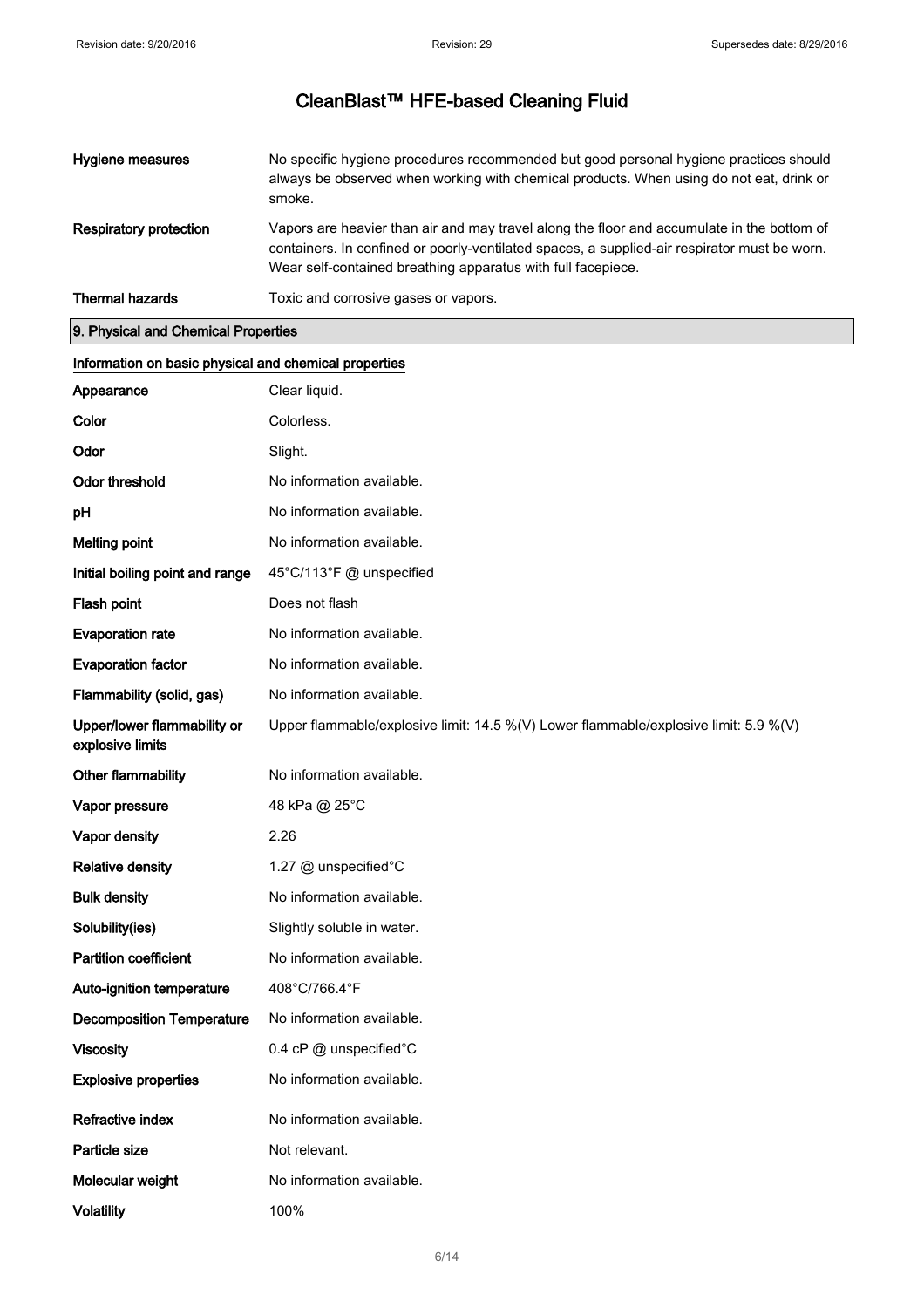| Saturation concentration                                     | No information available.                                                                                                                                                                |  |
|--------------------------------------------------------------|------------------------------------------------------------------------------------------------------------------------------------------------------------------------------------------|--|
| <b>Critical temperature</b>                                  | No information available.                                                                                                                                                                |  |
| Volatile organic compound                                    | This product contains a maximum VOC content of 889 g/l.                                                                                                                                  |  |
| Flammability                                                 | The product is not flammable.                                                                                                                                                            |  |
| 10. Stability and reactivity                                 |                                                                                                                                                                                          |  |
| Reactivity                                                   | There are no known reactivity hazards associated with this product.                                                                                                                      |  |
| <b>Stability</b>                                             | Stable at normal ambient temperatures and when used as recommended.                                                                                                                      |  |
| Possibility of hazardous<br>reactions                        | Will not polymerize.                                                                                                                                                                     |  |
| Conditions to avoid                                          | Keep away from heat, sparks and open flame. Thermal decomposition or combustion<br>products may include the following substances: Toxic and corrosive gases or vapors.                   |  |
| Materials to avoid                                           | Alkali metals. Alkaline earth metals. Powdered metal.                                                                                                                                    |  |
| Hazardous decomposition<br>products                          | Heating may generate the following products: Toxic and corrosive gases or vapors.<br>Halogenated hydrocarbons. Hydrogen fluoride (HF). Carbon dioxide (CO2). Carbon monoxide<br>$(CO)$ . |  |
| 11. Toxicological information                                |                                                                                                                                                                                          |  |
|                                                              |                                                                                                                                                                                          |  |
| Information on toxicological effects                         |                                                                                                                                                                                          |  |
| Other health effects                                         | There is no evidence that the product can cause cancer.                                                                                                                                  |  |
| Acute toxicity - inhalation<br>ATE inhalation (vapours mg/l) | 36,515.15                                                                                                                                                                                |  |
| Inhalation                                                   | Vapors may irritate throat/respiratory system. A single exposure may cause the following<br>adverse effects: Coughing. Difficulty in breathing.                                          |  |
| Ingestion                                                    | May cause stomach pain or vomiting. May cause nausea, headache, dizziness and<br>intoxication.                                                                                           |  |
| <b>Skin Contact</b>                                          | Product has a defatting effect on skin. May cause allergic contact eczema.                                                                                                               |  |
| Eye contact                                                  | May cause temporary eye irritation.                                                                                                                                                      |  |
| <b>Medical Symptoms</b>                                      | Gas or vapor in high concentrations may irritate the respiratory system. Symptoms following<br>overexposure may include the following: Headache. Fatigue. Nausea, vomiting.              |  |
| Toxicological information on ingredients.                    |                                                                                                                                                                                          |  |
|                                                              | trans-DICHLOROETHYLENE                                                                                                                                                                   |  |
| Other health effects                                         | There is no evidence that the product can cause cancer.                                                                                                                                  |  |
| Acute toxicity - oral                                        |                                                                                                                                                                                          |  |

mg/kg) Species Rat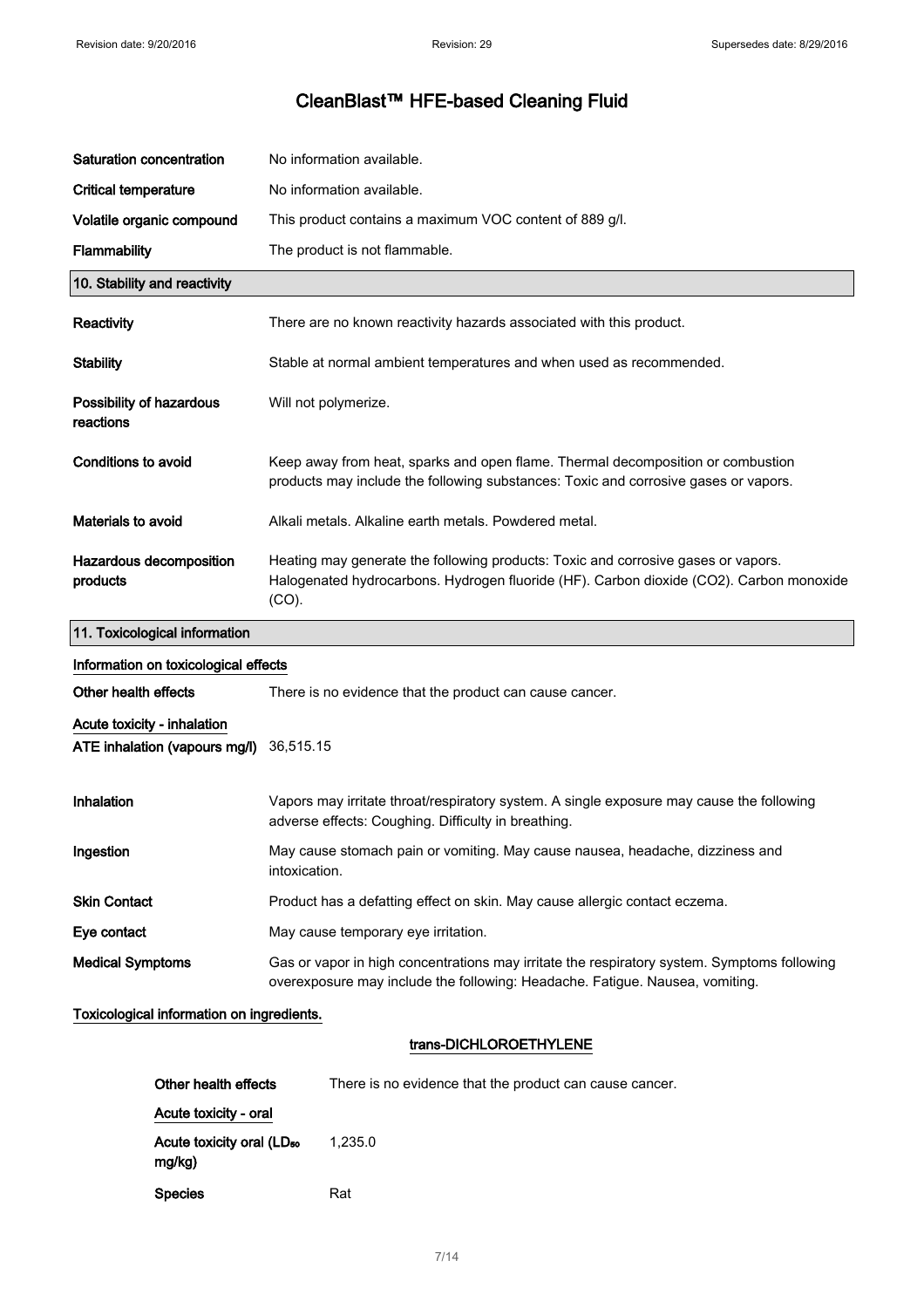| ATE oral (mg/kg)                                                    | 500.0                                                   |
|---------------------------------------------------------------------|---------------------------------------------------------|
| Acute toxicity - dermal                                             |                                                         |
| Acute toxicity dermal (LD <sub>50</sub> 5,000.0<br>mg/kg)           |                                                         |
| <b>Species</b>                                                      | Rabbit                                                  |
| ATE dermal (mg/kg)                                                  | 5,000.0                                                 |
| Acute toxicity - inhalation                                         |                                                         |
| <b>Acute toxicity inhalation</b><br>(LC <sub>50</sub> vapours mg/l) | 24,100.0                                                |
| <b>Species</b>                                                      | Rat                                                     |
| <b>ATE inhalation (vapours</b><br>mg/l)                             | 11.0                                                    |
|                                                                     | <b>Methyl Nonafluorobutyl Ether</b>                     |
| Other health effects                                                | There is no evidence that the product can cause cancer. |
| Acute toxicity - oral                                               |                                                         |
| Acute toxicity oral (LD <sub>50</sub><br>mg/kg)                     | 5,000.0                                                 |
| <b>Species</b>                                                      | Rat                                                     |
| ATE oral (mg/kg)                                                    | 5,000.0                                                 |
| Acute toxicity - inhalation                                         |                                                         |
| <b>Acute toxicity inhalation</b><br>(LC <sub>50</sub> vapours mg/l) | 1,000.0                                                 |
| Species                                                             | Rat                                                     |
| <b>ATE inhalation (vapours</b><br>mg/l)                             | 1,000.0                                                 |
|                                                                     | Methyl Nonafluoroisobutyl Ether                         |
| Acute toxicity - oral                                               |                                                         |
| Acute toxicity oral (LD <sub>50</sub><br>mg/kg)                     | 5,000.0                                                 |
| <b>Species</b>                                                      | Rat                                                     |
| <b>Acute toxicity - inhalation</b>                                  |                                                         |
| <b>Acute toxicity inhalation</b><br>(LC <sub>50</sub> vapours mg/l) | 1,000.0                                                 |
| <b>Species</b>                                                      | Rat                                                     |
| <b>ATE inhalation (vapours</b><br>mg/l)                             | 1,000.0                                                 |

PROPAN-2-OL

Acute toxicity - oral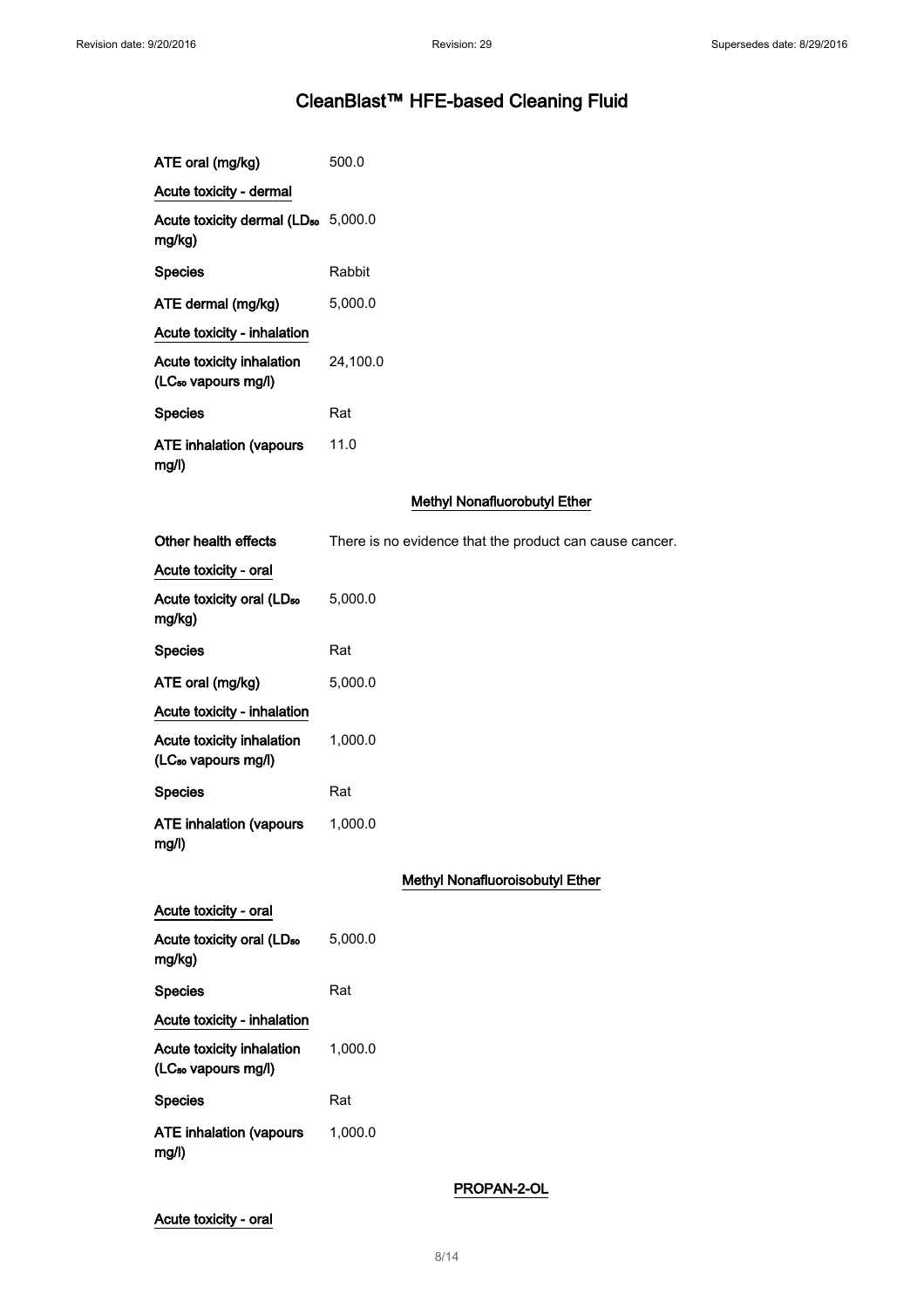# CleanBlast™ HFE-based Cleaning Fluid

|                 | Acute toxicity oral (LD <sub>50</sub><br>mg/kg)              | 5,800.0                                                            |  |
|-----------------|--------------------------------------------------------------|--------------------------------------------------------------------|--|
|                 | <b>Species</b>                                               | Rat                                                                |  |
|                 | ATE oral (mg/kg)                                             | 5,800.0                                                            |  |
|                 | Acute toxicity - dermal                                      |                                                                    |  |
|                 | Acute toxicity dermal (LD <sub>50</sub> 13,000.0<br>mg/kg)   |                                                                    |  |
|                 | <b>Species</b>                                               | Rabbit                                                             |  |
|                 | ATE dermal (mg/kg)                                           | 13,000.0                                                           |  |
|                 | Acute toxicity - inhalation                                  |                                                                    |  |
|                 | Acute toxicity inhalation<br>(LC <sub>so</sub> vapours mg/l) | 16,000.0                                                           |  |
|                 | <b>Species</b>                                               | Rat                                                                |  |
|                 | <b>ATE inhalation (vapours</b><br>mg/l)                      | 16,000.0                                                           |  |
|                 | Carcinogenicity                                              |                                                                    |  |
|                 | IARC carcinogenicity                                         | IARC Group 3 Not classifiable as to its carcinogenicity to humans. |  |
|                 | NTP carcinogenicity                                          | Not listed.                                                        |  |
|                 | <b>OSHA Carcinogenicity</b>                                  | Not listed.                                                        |  |
|                 | 12. Ecological Information                                   |                                                                    |  |
| Ecotoxicity     |                                                              | There are no data on the ecotoxicity of this product.              |  |
|                 | Ecological information on ingredients.                       |                                                                    |  |
|                 |                                                              | trans-DICHLOROETHYLENE                                             |  |
|                 | Ecotoxicity                                                  | Low acute toxicity to aquatic organisms.                           |  |
|                 |                                                              | Methyl Nonafluorobutyl Ether                                       |  |
|                 | Ecotoxicity                                                  | There are no data on the ecotoxicity of this product.              |  |
|                 |                                                              | Methyl Nonafluoroisobutyl Ether                                    |  |
|                 | Ecotoxicity                                                  | The product is not expected to be toxic to aquatic organisms.      |  |
| <b>Toxicity</b> |                                                              |                                                                    |  |
| <b>Toxicity</b> |                                                              | No data available.                                                 |  |
|                 | Ecological information on ingredients.                       |                                                                    |  |
|                 |                                                              | trans-DICHLOROETHYLENE                                             |  |

| Acute toxicity - fish    | $LC_{50}$ , 96 hours: 1350 mg/l, Fish                |
|--------------------------|------------------------------------------------------|
| Acute toxicity - aguatic | EC <sub>50</sub> , 48 hours: 220 mg/l, Daphnia magna |
| invertebrates            |                                                      |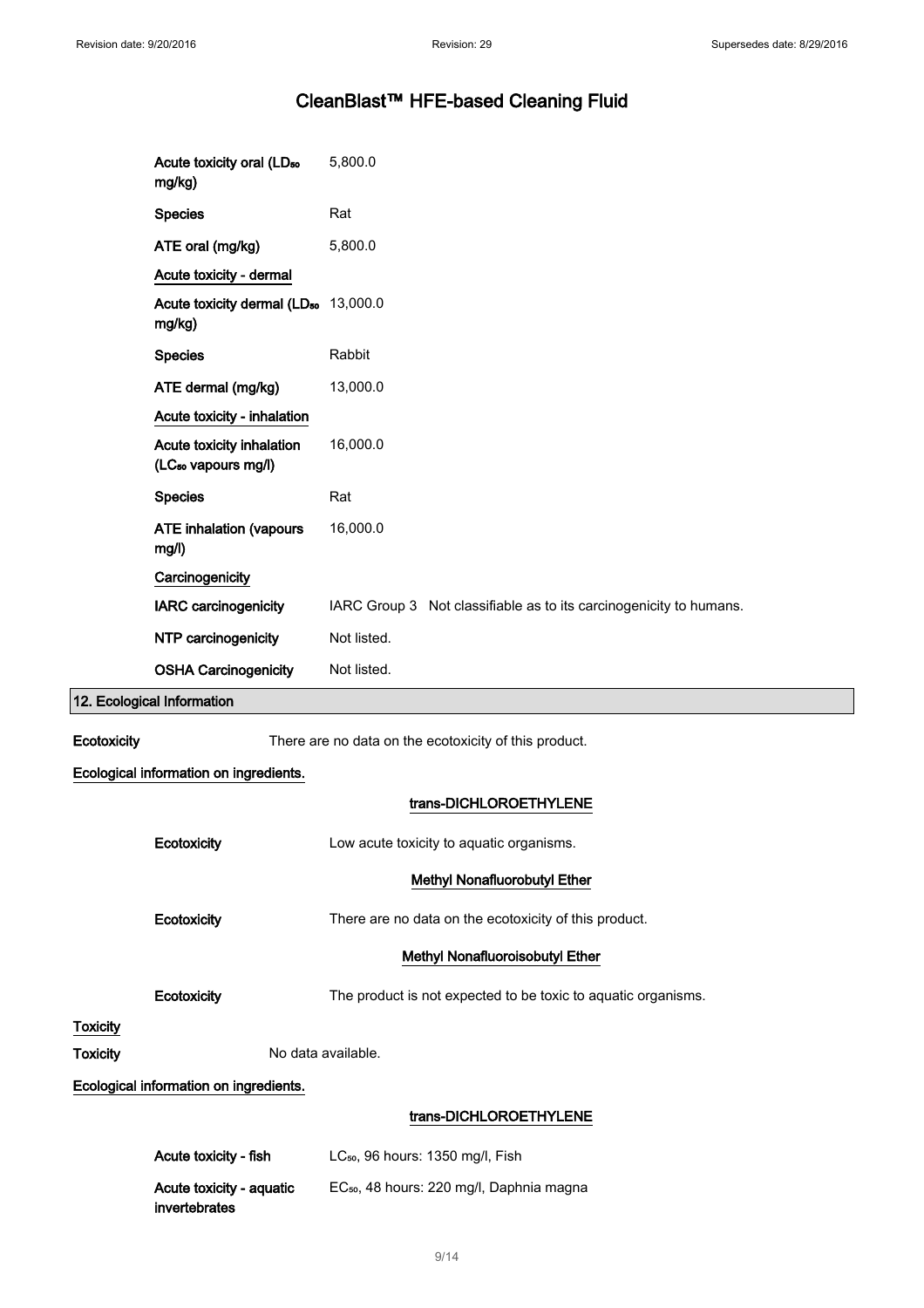### Methyl Nonafluorobutyl Ether

| <b>Toxicity</b>                           | Not considered toxic to fish.                                                                                                    |
|-------------------------------------------|----------------------------------------------------------------------------------------------------------------------------------|
|                                           | <b>Methyl Nonafluoroisobutyl Ether</b>                                                                                           |
| <b>Toxicity</b>                           | Not considered toxic to fish.                                                                                                    |
|                                           | PROPAN-2-OL                                                                                                                      |
| Acute toxicity - fish                     | LC <sub>50</sub> , 96 hours: 9,640 mg/l, Fish                                                                                    |
| Acute toxicity - aquatic<br>invertebrates | EC <sub>50</sub> , 48 hours: 5102 mg/l, Daphnia magna                                                                            |
| Acute toxicity - aquatic<br>plants        | IC <sub>50</sub> , 72 hours: >2,000 mg/l, Algae                                                                                  |
| Persistence and degradability             |                                                                                                                                  |
|                                           | Persistence and degradability There are no data on the degradability of this product.                                            |
| Ecological information on ingredients.    |                                                                                                                                  |
|                                           | trans-DICHLOROETHYLENE                                                                                                           |
| Persistence and<br>degradability          | No data available.                                                                                                               |
|                                           | Methyl Nonafluorobutyl Ether                                                                                                     |
| Persistence and<br>degradability          | No data available.                                                                                                               |
|                                           | Methyl Nonafluoroisobutyl Ether                                                                                                  |
| Persistence and<br>degradability          | The product is not expected to be biodegradable.                                                                                 |
| <b>Bioaccumulative potential</b>          |                                                                                                                                  |
| <b>Bio-Accumulative Potential</b>         | No data available on bioaccumulation.                                                                                            |
| <b>Partition coefficient</b>              | No information available.                                                                                                        |
| Ecological information on ingredients.    |                                                                                                                                  |
|                                           | trans-DICHLOROETHYLENE                                                                                                           |
|                                           | Bio-Accumulative Potential Bioaccumulation is unlikely to be significant because of the low water-solubility of<br>this product. |
|                                           | Methyl Nonafluorobutyl Ether                                                                                                     |
|                                           | Bio-Accumulative Potential No data available on bioaccumulation.                                                                 |
|                                           | Methyl Nonafluoroisobutyl Ether                                                                                                  |
|                                           | Bio-Accumulative Potential No data available on bioaccumulation.                                                                 |

### Mobility in soil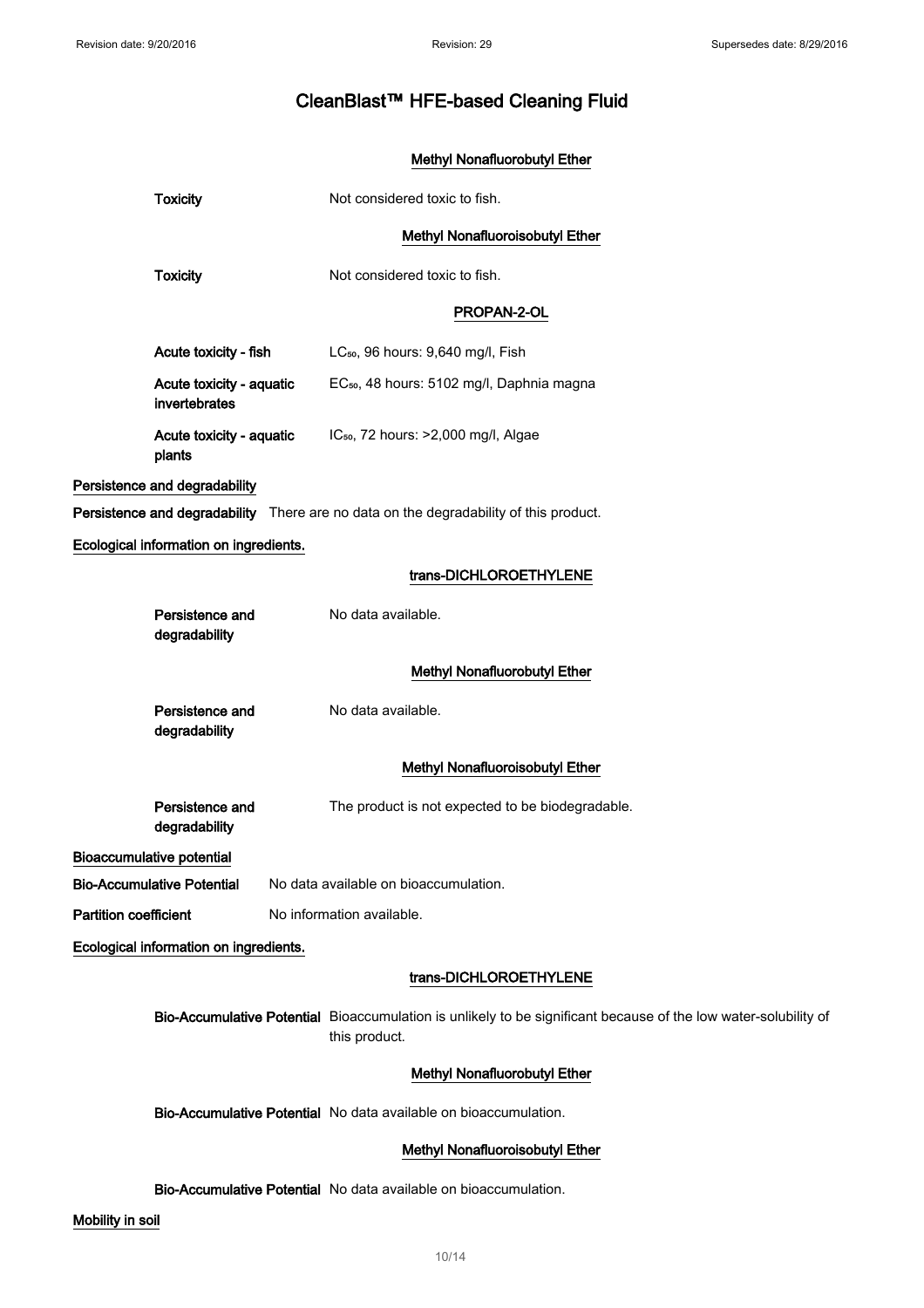| <b>Mobility</b>                        | The product contains volatile organic compounds (VOCs) which will evaporate easily from all<br>surfaces.                                                                                                                                                                                                                                                     |  |
|----------------------------------------|--------------------------------------------------------------------------------------------------------------------------------------------------------------------------------------------------------------------------------------------------------------------------------------------------------------------------------------------------------------|--|
| Ecological information on ingredients. |                                                                                                                                                                                                                                                                                                                                                              |  |
|                                        | trans-DICHLOROETHYLENE                                                                                                                                                                                                                                                                                                                                       |  |
| <b>Mobility</b>                        | The product has poor water-solubility.                                                                                                                                                                                                                                                                                                                       |  |
|                                        | <b>Methyl Nonafluorobutyl Ether</b>                                                                                                                                                                                                                                                                                                                          |  |
| <b>Mobility</b>                        | Not applicable.                                                                                                                                                                                                                                                                                                                                              |  |
| Methyl Nonafluoroisobutyl Ether        |                                                                                                                                                                                                                                                                                                                                                              |  |
| <b>Mobility</b>                        | Not applicable.                                                                                                                                                                                                                                                                                                                                              |  |
| Results of PBT and vPvB assessment     |                                                                                                                                                                                                                                                                                                                                                              |  |
| Results of PBT and vPvB<br>assessment  | This product does not contain any substances classified as PBT or vPvB.                                                                                                                                                                                                                                                                                      |  |
| Other adverse effects                  |                                                                                                                                                                                                                                                                                                                                                              |  |
| Other adverse effects                  | The product contains a substance which has a photochemical ozone creation potential.                                                                                                                                                                                                                                                                         |  |
| 13. Disposal considerations            |                                                                                                                                                                                                                                                                                                                                                              |  |
| Waste treatment methods                |                                                                                                                                                                                                                                                                                                                                                              |  |
| <b>General information</b>             | Waste should be treated as controlled waste. Dispose of waste to licensed waste disposal site<br>in accordance with the requirements of the local Waste Disposal Authority.                                                                                                                                                                                  |  |
| <b>Disposal methods</b>                | Dispose of waste to licensed waste disposal site in accordance with the requirements of the<br>local Waste Disposal Authority. Empty containers must not be punctured or incinerated<br>because of the risk of an explosion. Aerosol containers can explode when heated, due to<br>excessive pressure build-up. Reuse or recycle products wherever possible. |  |
| 14. Transport information              |                                                                                                                                                                                                                                                                                                                                                              |  |
| General                                | Not regulated.                                                                                                                                                                                                                                                                                                                                               |  |
| <b>UN Number</b>                       |                                                                                                                                                                                                                                                                                                                                                              |  |
| No information required.               |                                                                                                                                                                                                                                                                                                                                                              |  |
| UN proper shipping name                |                                                                                                                                                                                                                                                                                                                                                              |  |
| Proper shipping name (TDG)             | NOT HAZARDOUS LIQUID CLEANING COMPOUND                                                                                                                                                                                                                                                                                                                       |  |
| Proper shipping name (DOT)             | NOT HAZARDOUS LIQUID CLEANING COMPOUND                                                                                                                                                                                                                                                                                                                       |  |
| Transport hazard class(es)             |                                                                                                                                                                                                                                                                                                                                                              |  |
| Packing group                          |                                                                                                                                                                                                                                                                                                                                                              |  |
| <b>TDG Packing Group</b>               | N/A                                                                                                                                                                                                                                                                                                                                                          |  |
| <b>IMDG packing group</b>              | N/A                                                                                                                                                                                                                                                                                                                                                          |  |
| ICAO packing group                     | N/A                                                                                                                                                                                                                                                                                                                                                          |  |
| DOT packing group                      | N/A                                                                                                                                                                                                                                                                                                                                                          |  |
| <b>Environmental hazards</b>           |                                                                                                                                                                                                                                                                                                                                                              |  |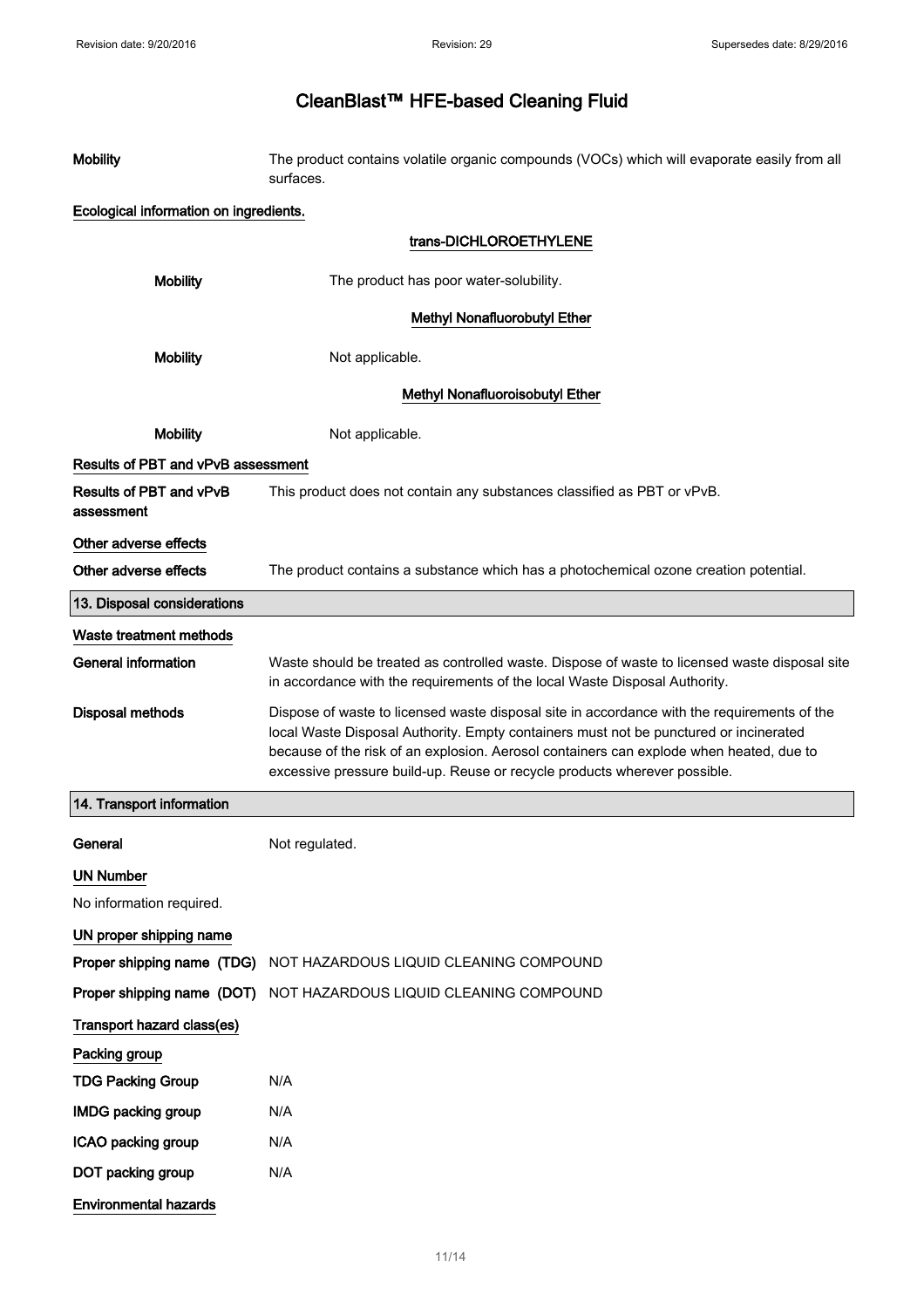### Environmentally Hazardous Substance

No.

### Special precautions for user

**Transport in bulk according to** Not applicable. No information required. Annex II of MARPOL 73/78 and the IBC Code

### 15. Regulatory information

### International Regulations

### US Federal Regulations

SARA Section 302 Extremely Hazardous Substances Tier II Threshold Planning Quantities Not listed.

### CERCLA/Superfund, Hazardous Substances/Reportable Quantities (EPA)

trans-DICHLOROETHYLENE Final CERCLA RQ: 1000(454) pounds (Kilograms)

### SARA Extremely Hazardous Substances EPCRA Reportable Quantities

Not listed.

### SARA 313 Emission Reporting

Not listed.

### CAA Accidental Release Prevention

Not listed.

### SARA (311/312) Hazard Categories

Acute Chronic

### OSHA Highly Hazardous Chemicals

Not listed.

### US State Regulations

California Proposition 65 Carcinogens and Reproductive Toxins Not listed.

### California Air Toxics "Hot Spots" (A-I)

PROPAN-2-OL Present.

California Air Toxics "Hot Spots" (A-II) Not listed.

### California Directors List of Hazardous Substances

PROPAN-2-OL Present.

trans-DICHLOROETHYLENE Present.

### Massachusetts "Right To Know" List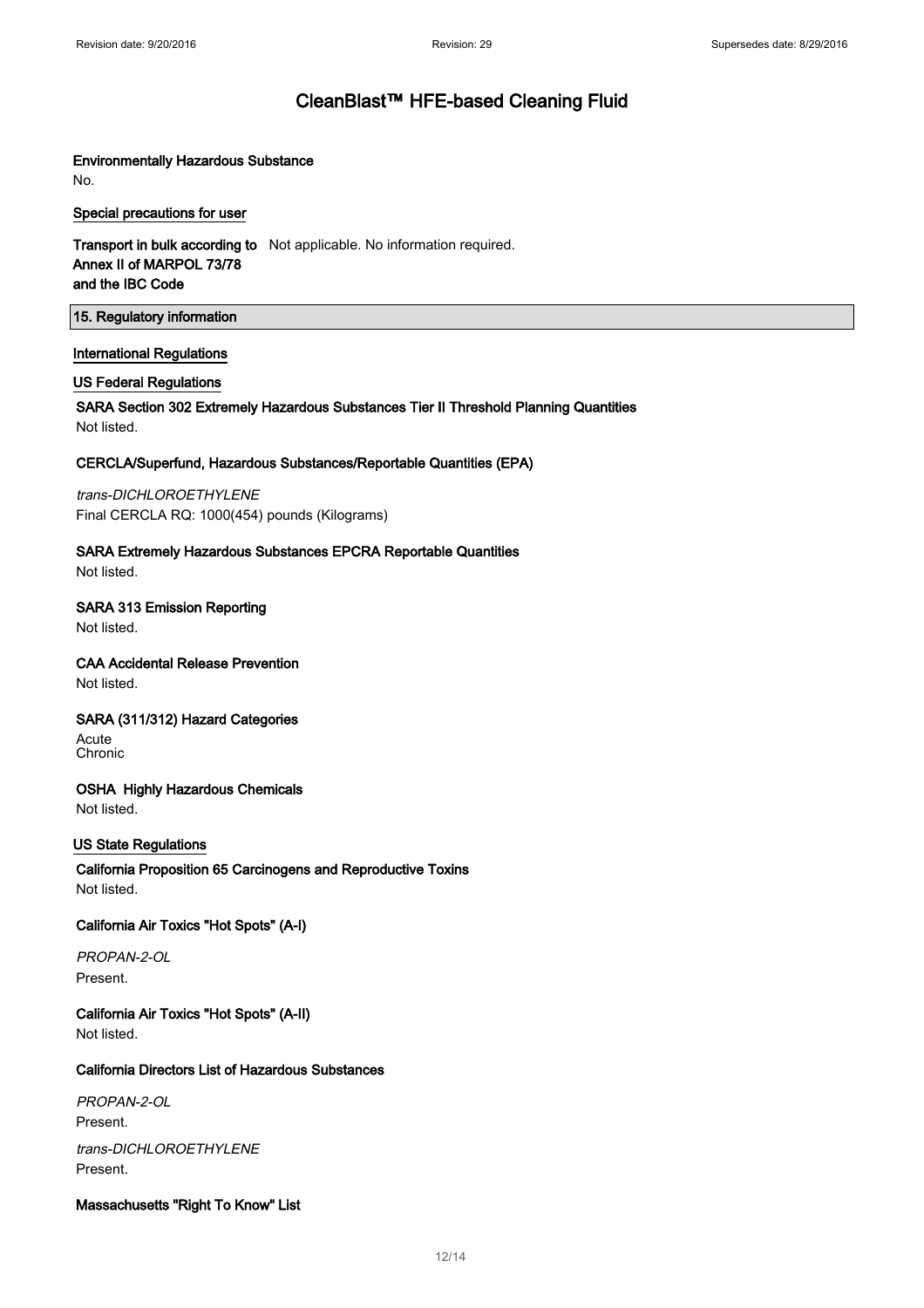PROPAN-2-OL Present. trans-DICHLOROETHYLENE Present.

### Rhode Island "Right To Know" List

PROPAN-2-OL

### Minnesota "Right To Know" List

PROPAN-2-OL Present.

### New Jersey "Right To Know" List

PROPAN-2-OL Present.

### Pennsylvania "Right To Know" List

PROPAN-2-OL Present. trans-DICHLOROETHYLENE Present.

### 16. Other information

| <b>Revision comments</b>                   | NOTE: Lines within the margin indicate significant changes from the previous revision.                                                                                                                     |
|--------------------------------------------|------------------------------------------------------------------------------------------------------------------------------------------------------------------------------------------------------------|
| <b>Revision date</b>                       | 9/20/2016                                                                                                                                                                                                  |
| Revision                                   | 29                                                                                                                                                                                                         |
| Supersedes date                            | 8/29/2016                                                                                                                                                                                                  |
| SDS No.                                    | <b>BULK - FCLP-SOL-1</b>                                                                                                                                                                                   |
| <b>SDS</b> status                          | Approved.                                                                                                                                                                                                  |
| Hazard statements in full                  | H225 Highly flammable liquid and vapor.<br>H304 May be fatal if swallowed and enters airways.<br>H319 Causes serious eye irritation.<br>H332 Harmful if inhaled.<br>H335 May cause respiratory irritation. |
| NFPA - health hazard                       | Irritation, minor residual injury. (1)                                                                                                                                                                     |
| NFPA - flammability hazard                 | Will not burn. (0)                                                                                                                                                                                         |
| NFPA - instability hazard                  | Unstable if heated. (1)                                                                                                                                                                                    |
| NFPA - special hazard                      | N/A                                                                                                                                                                                                        |
| ACA HMIS Health rating.                    | Slight Hazard. (1)                                                                                                                                                                                         |
| <b>ACA HMIS Flammability</b><br>rating.    | Will not burn. (0)                                                                                                                                                                                         |
| <b>ACA HMIS Physical hazard</b><br>rating. | Unstable if heated. (1)                                                                                                                                                                                    |